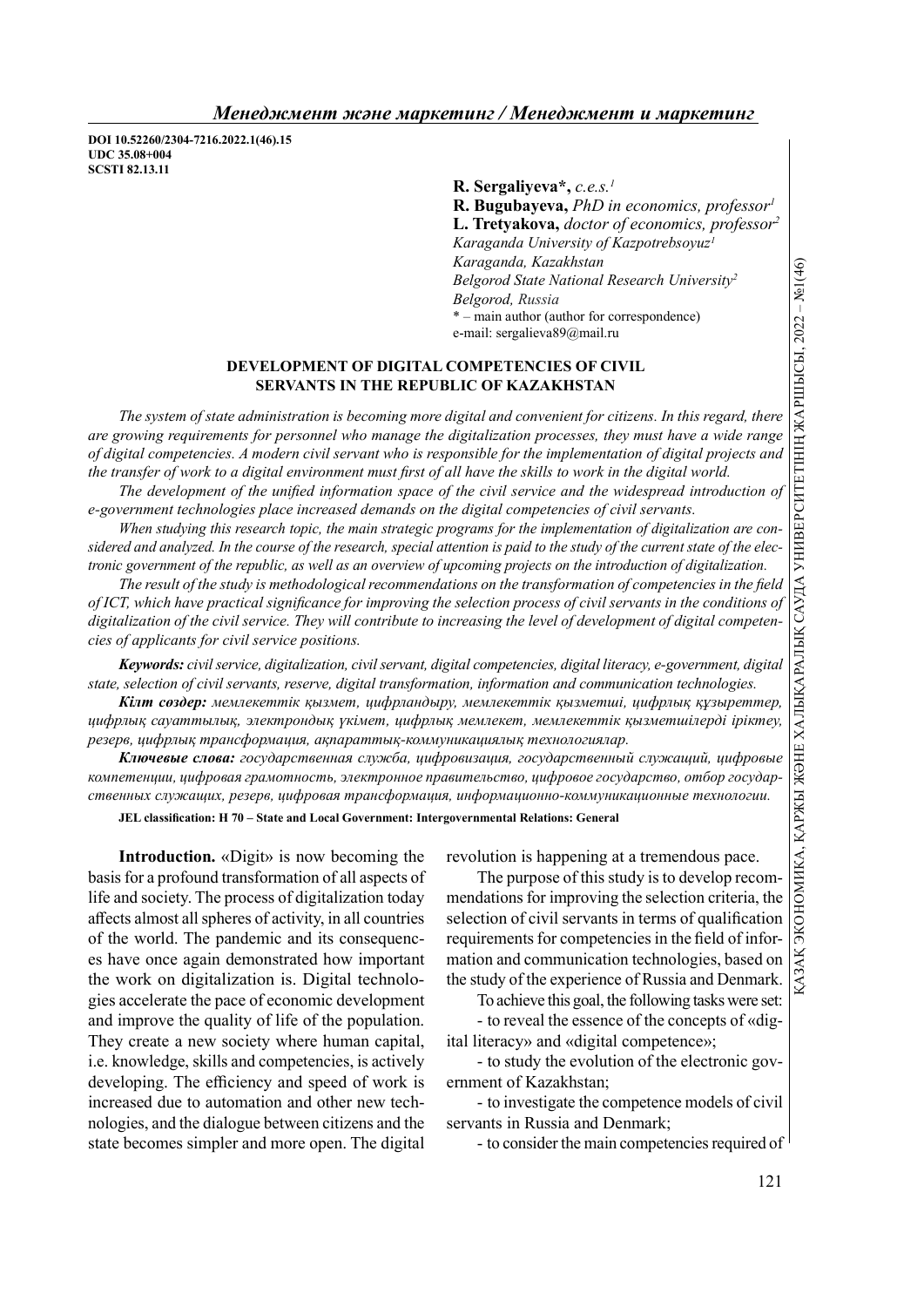state civil servants in the conditions of the new format of public service in the Republic of Kazakhstan;

- summarize the conclusions based on the results of the study and offer recommendations for improving the criteria of recruitment, the selection of civil servants.

The methodological basis of the research was such methods as: historical, systematic, comparative, theoretical analysis, comparison, generalization, concretization and information collection.

In 2021, significant changes are expected in the civil service of the Republic of Kazakhstan, the reduction of the state apparatus is expected. A new selection will be made for the presidential personnel reserve, where only 50 people will be selected instead of 300. The selection criteria will be tightened, in this regard, the recommendations presented are timely, practical and relevant.

Countries themselves determine the priorities of digital development. National digitalization programs are currently being implemented in more than 15 countries around the world. The leaders in this direction are China, Singapore, South Korea, Denmark, etc.

Advoluted processes created with the help of pub-<br>  $\frac{1}{2}$  lic service portals and platforms for automatic data of digital tec<br>  $\frac{1}{2}$  a special creative approach. Today, Kazakhstan 3) provi<br>
has a shortage of digita The methodological<br>
such methods as: histo<br>
ative, theoretical analy<br>
zation, concretization a<br>
In 2021, significar<br>
the reduction of the st<br>
A new selection will be<br>
personnel reserve, whe<br>
selected instead of 300.<br>
be t Digitalization has noticeably affected the state administration system. It is being reorganized and modernized through the prism of the introduction of digital technologies. The era of universal digitalization set special demands on the personnel who will be able to work in the new conditions and become leaders of change. New technologies are growing new views in a new, service - based state. Automated processes created with the help of public service portals and platforms for automatic data generation pose tasks for civil servants that require a special creative approach. Today, Kazakhstan has a shortage of digital competencies necessary for working in the technological environment in all areas, in particular in the civil service. In the Republic of Kazakhstan, government agencies do not have a systematic approach to analysis and IT architecture, there is no focus on solving user problems, and there is no coordination of IT projects. The introduction of digital technologies expands the work tools of civil servants, which requires updating their competence profiles. In this regard, the issue of developing digital competencies of civil servants in the Republic of Kazakhstan is relevant. Kazakhstan needs to transform the paradigm of training civil servants and review existing approaches, training models, as well as improve

the criteria for selection and selection of personnel.

Literature review. The concepts of «digital literacy» and «digital competence» are increasingly used in Kazakhstan after the adoption of the «Digital Kazakhstan» program, the main purpose of which is to accelerate the pace of development of the republic's economy and improve the quality of life of the population through the use of digital technologies [1].

The authors analyzed this strategic program, namely, the «Transition to a digital state» – the direction of transforming the functions of the state as an infrastructure for providing services to the population and business, anticipating its needs.

The result of the research work on the creation of the competence model of the digital transformation team in the state administration system made it possible to thoroughly study the structure of the competence model, basic digital competencies, personal competencies in the field of digital development, professional competencies in the field of digital development [2].

Features and fundamentals of digitalization are revealed by O.A. Polyushkevich, I. A. Zhuravleva, G.V. Druzhinin, N.V. Moskvitina. Digitalization has been studied precisely as a mechanism of transformation of public administration, as a method of solving management problems in public administration. The disadvantages of digitalization of public administration are clearly highlighted:

1) partial duplication of information systems by different departments;

2) substitution of the assessment of the impact of digital technologies on the effectiveness of state administration;

3) provision of state services without a request for them;

4) the lack of a reasonable system for predicting the introduction of digital technologies [3].

The main components of the competence models of civil servants of Russia 4, the USA [4], the USA [5], Canada [6], Great Britain and Finland [7] were analyzed, the features were identified, recommendations were formed.

The issues of digitalization of the civil service are reflected in many scientific works of domestic and foreign researchers. However, a review of the literature indicates the insufficiency of research on the introduction of digital technologies in the work of government agencies in the process of hiring.

Main part. Digital literacy is a mandatory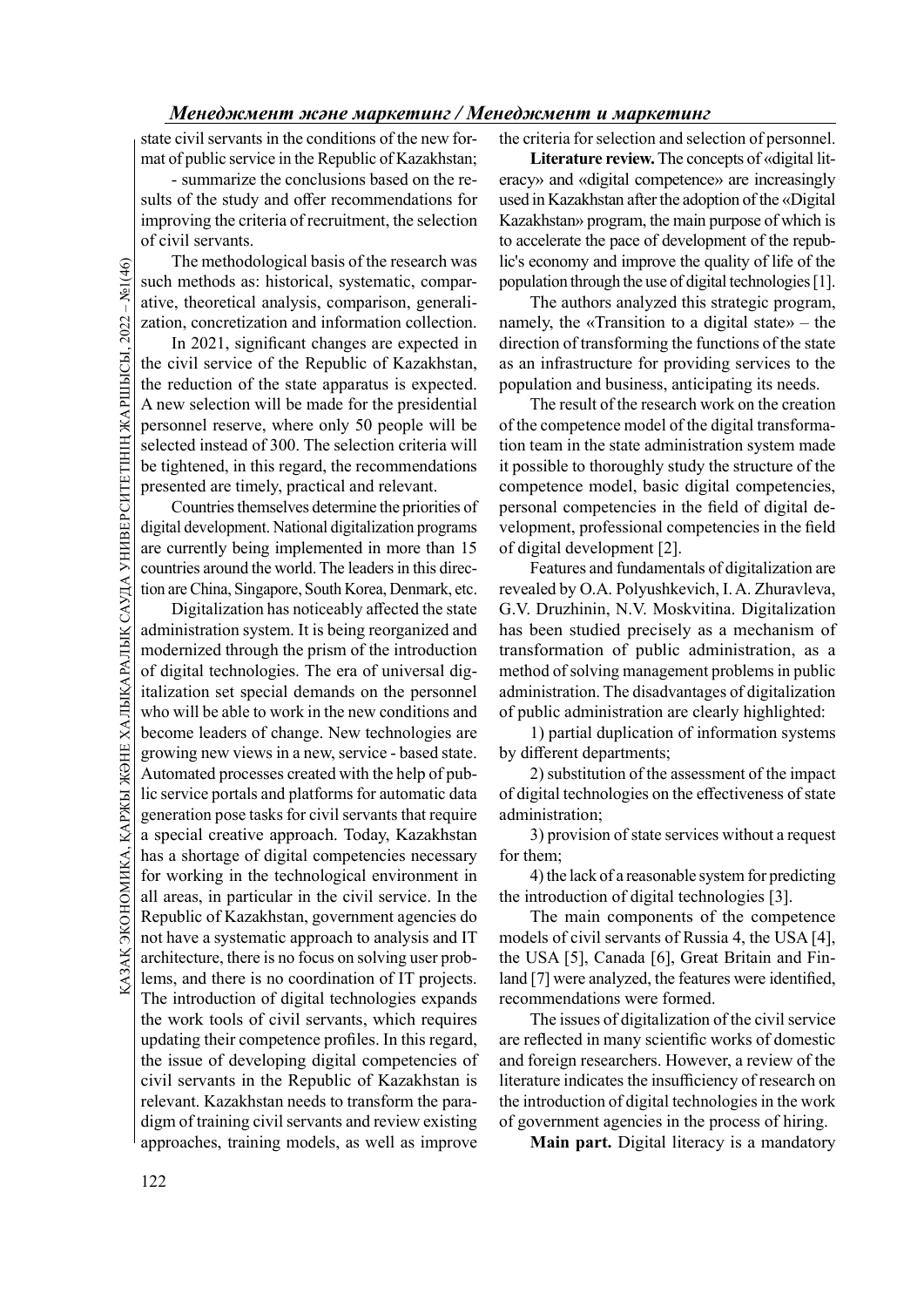factor for the effective use of the digital educational environment. This concept first appeared in 1997 in the work of P. Gilster [8]. By this term, the American writer and journalist meant the ability to critically evaluate and apply the data that an individual receives through interaction with a computer in various forms from a variety of sources. According to P.Gilster, the constant presence on the Internet, in the field of hypertext, which makes it possible to quickly navigate from one resource to another, forms new patterns of human behavior, information search techniques, and communication features. This leads to the formation of network thinking, the main feature of which is a high degree of information and communication activity.

This definition was further elaborated by the Australian scholar-historian Allan Martin. He added that digital literacy is the understanding, attitudes and ability of an individual to effectively use digital tools and opportunities for identification, access, evaluation, integration, management, synthesis and analysis of digital resources, compilation of the latest knowledge systems, interaction with other individuals for more constructive social interactions in the paradigm of certain situations [9].

Increasing the level of understanding of the term «digital literacy», operating with the term «digital competence», which has become popular recently, is caused by a number of significant prerequisites. The rapid growth of opportunities provided by the Internet and its popularity make it insufficient to consider the Internet only as a specific sphere of human activity. The network for a modern person is a whole world, which is not inferior to the «offline» world in terms of the richness of opportunities and activities and mediates all spheres of life.

Digital literacy is based on digital competencies. The transition to the concept of digital competence has practical grounds, as it implies the constant acquisition of new competencies (motivation, knowledge, responsibility, skills), the ability of a person to critically, confidently, safely and effectively identify and use communication and information technologies in all areas of their activities. Digital competence means not only the presence of any skills and knowledge, but also the desire to get the maximum effect from their activities. In other words, digital competence is not only the sum of general user and professional knowledge and skills that are represented in various models of ICT competence, information competence, but also an attitude to effective activity and a personal attitude to it based on a sense of responsibility [10].

Digital literacy thus includes the personal, technical, and intellectual skills that are necessary to live in a digital world. Digital competence  $\frac{1}{2}$ <br>includes the ability to collaborate digitally, provide security, and solve problems. Digital competence of includes the ability to collaborate digitally, provide security, and solve problems. Digital competence of civil servants is the skills and abilities to perform their duties while modernizing the entire system of state administration through the introduction of

The policy of digitalization in Kazakhstan was taken in the 90s. Thus, the state program for accelerated industrial and innovative development was launched, and the Bolashak international education program was initiated. A number of elements of the innovation ecosystem were also created, the special economic zone of the PIT «Alatau», «Nazarbayev University», the international technopark Astana Hub was launched [11].

For the first time, the idea of creating an «electronic government» in Kazakhstan was announced by N.A. Nazarbayev in the State Program «Kazakhstan-2030» in 1997.

civil servants is the skills and abilities to perform<br>their duties while modernizing the entire system<br>for their duties while modernizing the entire system<br>dechnologies and digitalization of all aspects of life.<br>The polic Today, the e-government portal of Kazakhstan offers 237 types of services and services. So, in 2007 the site started with 20 services, by 2010 their number tripled, and in 2011 the portal already provided 74 types of public online services. In 2014, 235 interactive and transactional services were offered to users of the portal. The range of services and payments on the portal increases every year. For the convenience of citizens, a Telegram bot was launched in Kazakhstan in 2015. Messenger has become a convenient channel for receiving a wide variety of online services. Many developers have started to create analogues of various applications and services in the form of chatbots, interaction with which is carried out using pre-defined commands in the chat mode. To date, more than 20 public services are available through the bot of the e-government portal. In 2019, 24.4 million services were provided through PSCs (Population Service Centers), and the number of services received by citizens independently through self-service zones increased by 4 million compared to last year.

Due to the declaration of the state of emergency in the country in 2020, private companies and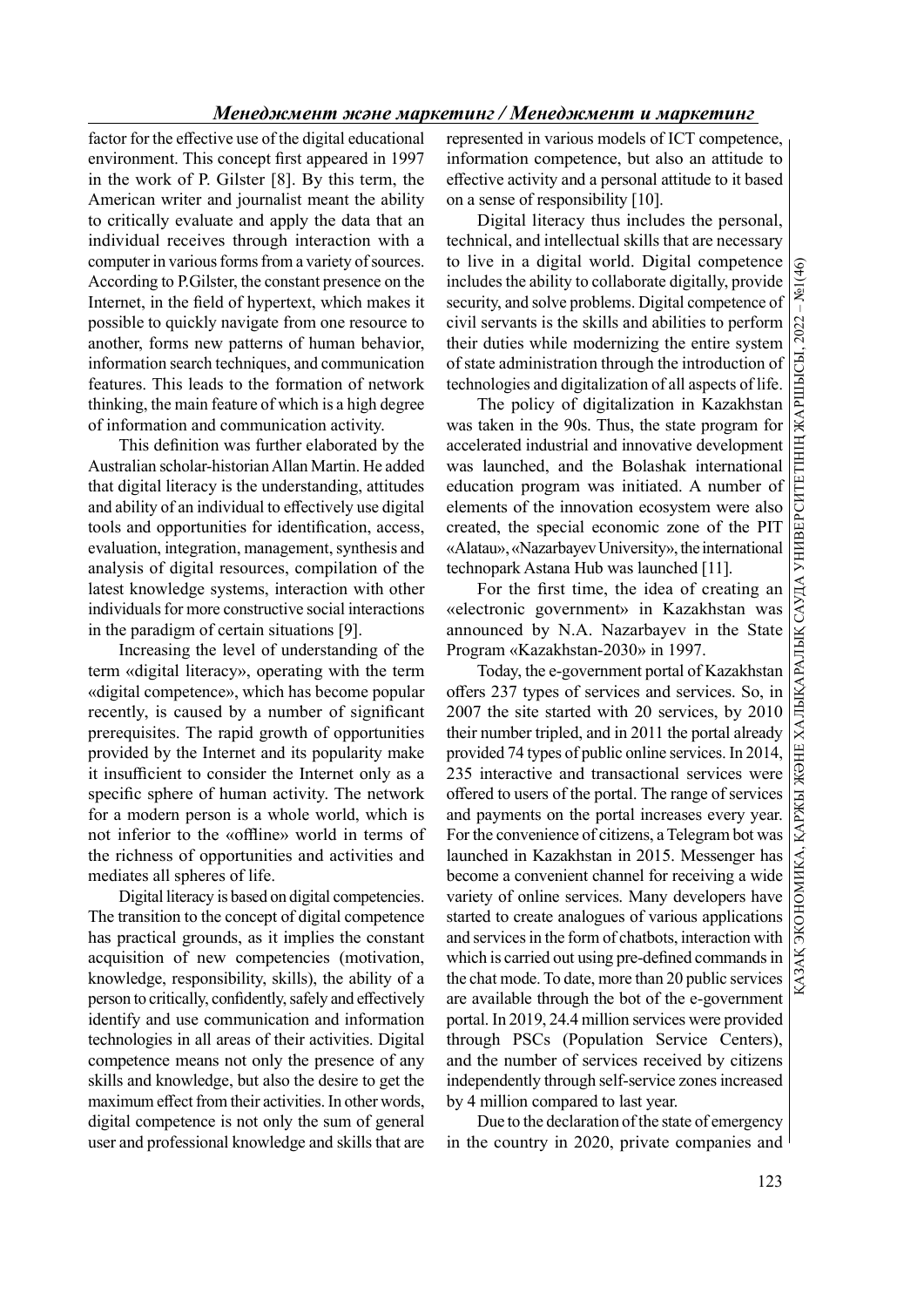public authorities have switched to a remote format of work and provision of services. On behalf of the President of the country, 70% of civil servants were transferred to remote work. 21 government agencies have been transferred to cloud document management. In the country, more than 80% (565) of public services are available online. Since the closure of the PSC, citizens have independently received more than 2.5 million services. In total, since the beginning of the year, the population has received more than 9 million public services in electronic form – this figure is growing every day,

and the pace is accelerating.

In 2020, the Republic of Kazakhstan rose to 10 positions in the world ranking of e-government development, which is formed by the UN. The country is now in 29th place and follows just behind Canada.

This rating is compiled every 2 years on the basis of 3 components: 1) Online Service Index (OSI), 2) Human capital index (HCI), and 3) Telecommunications infrastructure index (TII). It evaluates 193 UN member states. When compiling the current rating, the work carried out by the states in 2018-2019 was taken into account.



## Figure 1. Kazakhstan is in the UN global ranking for the development of e-government in 2008-2020

General contraction of the PSC, citends are a closure of the PSC, cite<br>of received more than 2.5<br>since the beginning of the received more than 9<br>dectronic form – this fit<br>dectronic form – this fit<br>decording to the  $\frac{1}{2$ According to the «Digital Kazakhstan» program, the «Transition to a digital state» involves providing citizens and businesses with open, transparent and convenient opportunities that are available online at any time. It is expected that by 2022, the share of public services received in electronic form will increase to 80%, and large Kazakh cities will switch to the «Smart City» concept. Within the framework of the «State – to-Citizens» initiative, it is planned to reduce the paper document flow and the demand for certificates. The «State – to-Business» initiative involves the creation of a «Single Window», which will save business from the need to submit documents to customs on paper. Entrepreneurs are expected to use electronic invoices using Blockchain technology [1].

As a of a «Single Window», which will save business programs, see from the need to submit documents to customs on and third, prepare. Entrepreneurs are expected to use electronic In Kaza invoices using Blockchain technolo Thus, there are quite a few achievements in the field of e-government in Kazakhstan. However, there are also drawbacks, namely weak legislation, lack of professional staff, imperfect interface, and an imperfect platform e.gov, insufficient funding, cybersecurity, data loss, internet attacks. Kazakhstan does not independently develop its own information systems, borrowing advanced digital technologies and cybersecurity systems developed in other countries. In such a situation, critical objects of the state information and communication infrastructure can be attacked at any time. And the result is unpredictable. There is also a potential threat of espionage and data disclosure. In terms of personnel management, this is primarily protected

personal data of employees.

In many countries, including Kazakhstan, such competencies of civil servants as focus on results, skills of organizing their own time, discipline, stress resistance are put in the first places, and adaptability, readiness for change, creativity, initiative, skills of applying novelties and innovations are put in the last places [12].

In connection with the digitalization of the civil service, it is necessary to improve the digital skills of civil servants in Kazakhstan, so that, first, they can provide one hundred percent security to existing programs, second, create our domestic platforms, and third, provide high-quality public services.

In Kazakhstan, there are no uniform templates for the design of requirements for professional knowledge and skills in the digital sphere. Thus, the process of entering the civil service consists of the following stages:

1. testing for knowledge of the state language and legislation of the Republic of Kazakhstan;

2. testing for the assessment of personal qualities;

3. competition for holding an administrative public position.

Testing to assess the personal qualities of candidates for the position of Corps «B» includes 10 tasks to identify: the level of stress resistance; customer orientation and informing; management of activities, etc.

This is the basic necessary set of qualities for a civil servant. Taking into account the level of the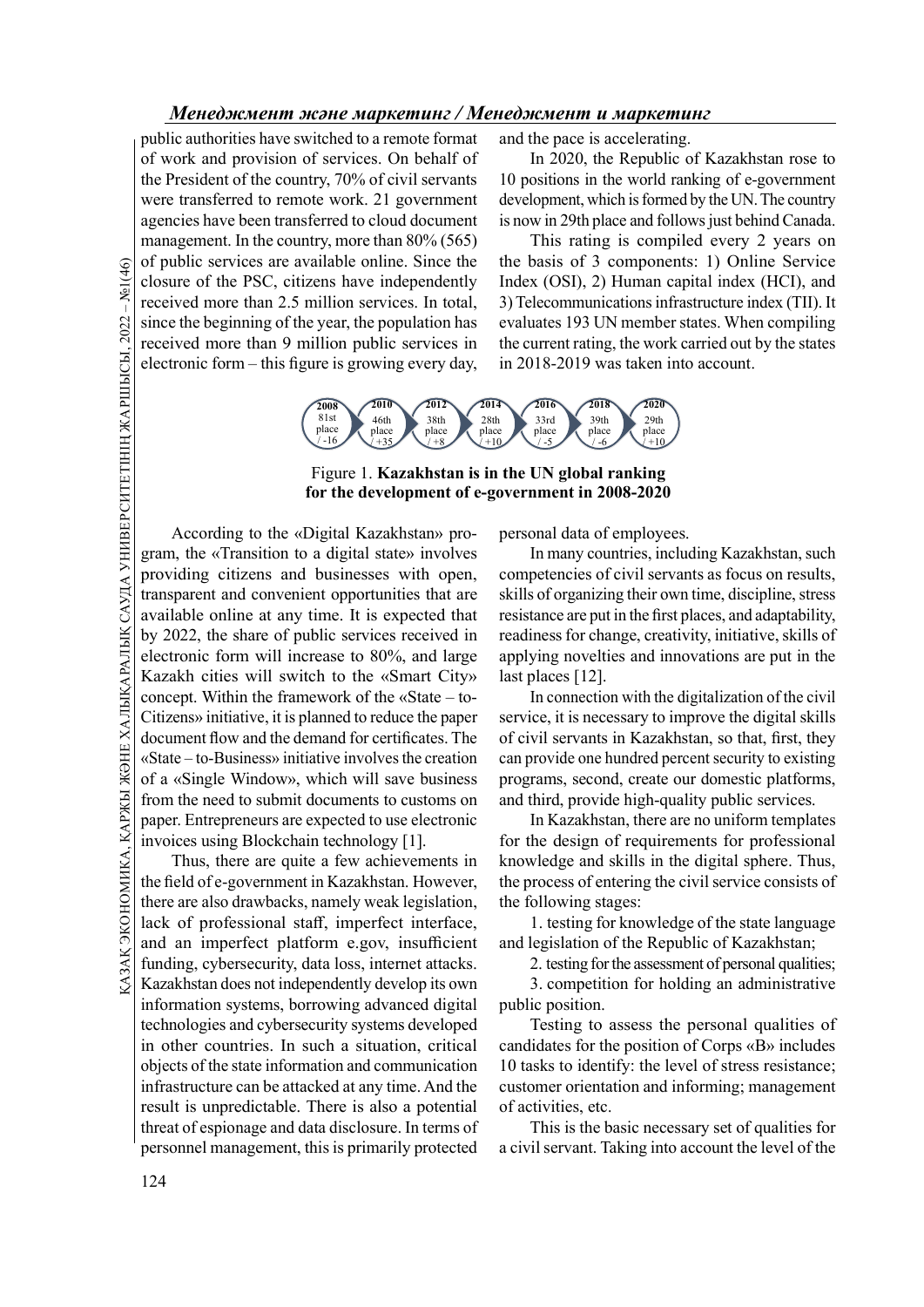position, additional competencies are checked, such as system management, etc.

In this case, it is noteworthy that digital competencies are not taken into account, either in the basic set or in additional competencies. Although, without regularly updated digital skills, without information literacy, today the work of civil servants will not give the expected result. The basic qualification requirements that determine the general level of qualification for public service positions should include the following requirements:

- general knowledge of information technology;

- electronic office management skills.

As for additional digital competencies, it is considered appropriate to refer to the experience of Russia.

| яnі |
|-----|
|     |

| <b>Competencies</b>                     | <b>Description of competencies</b>                                                                                                                                                                               |  |
|-----------------------------------------|------------------------------------------------------------------------------------------------------------------------------------------------------------------------------------------------------------------|--|
| Digital information<br>management       | Knowledge of information and analytical systems that provide data<br>collection, processing, analysis and storage                                                                                                |  |
| Provision of digital<br>public services | Knowledge of digital technologies for the provision of state and<br>municipal services                                                                                                                           |  |
| Deploying digital<br>solutions          | Knowledge of the basics of computer science and trends in modern<br>cross-cutting digital technologies                                                                                                           |  |
| Digital Project<br>Management           | Knowledge of the basics of project management (methods and<br>tools) using digital technologies                                                                                                                  |  |
| Digital Security                        | Knowledge of general issues in the field of information security, in-<br>formation security systems, sources of threats, means and methods<br>of information protection, measures to counter external influences |  |
| Digital Ethics                          | Knowledge of the rules and norms of behavior, risks and threats in<br>the process of using digital technologies                                                                                                  |  |
|                                         |                                                                                                                                                                                                                  |  |

# The list of digital competencies of civil servants recommended based on the analysis of competency models of foreign countries\*

\* Compiled on the basis of the source [13]

In December 2020, the Academy of Civil Service under the President of the Republic of Kazakhstan launched a digital coworking center, which implements key digital competencies, the Academy revised all training programs, and included the study of such competencies as the introduction of the principles of the digital state, the transition to smart government, etc. A project has also been launched: a thousand civil servants will be trained in basic digital and communication skills to improve the efficiency of their work in remote conditions. A unique quality of the program is its inclusiveness: 342 civil servants with special needs participate in it.

However, this is not enough. The availability of digital competencies for civil servants should be legalized. In this regard, having studied the above list, the following recommendations for the inclusion of additional digital competencies in the regulations of state bodies are offered: for executive positions, include all basic digital skills, as well as the provision of digital public services, digital security, digital ethics; for down management – the

deployment of digital solutions; the competencies of middle management should be supplemented considered appropriate to refer to the experience of Russia.<br>
Table 1 (structure of Russia.<br>
Table 1 (structure of **models** of foreign countries\*<br>
iption of competencies<br>
in and analytical systems that provide data<br>
allysi digital project management. Since civil servants of executive positions in the context of the transition to digitalization are required to possess basic digital skills, such as the use of ICT, information exchange, personal computer skills, knowledge of the specifics of the informatization of government bodies in accordance with industry specifics, as well as the skills of performing the duties of a civil servant in providing E-Government services to citizens and representatives of the business community. Down management must possess modern digital skills, such as knowledge of the basics of cybersecurity, understanding digital trends, and implementing innovations. Mid-level managers need to implement ICT in the personnel management system, use nonstandard methods to solve problems related to the implementation of ICT, own systems for collecting, processing, analyzing and storing data. For the higher positions of the «A» corps, along with these competencies, it is necessary to have the skills of

125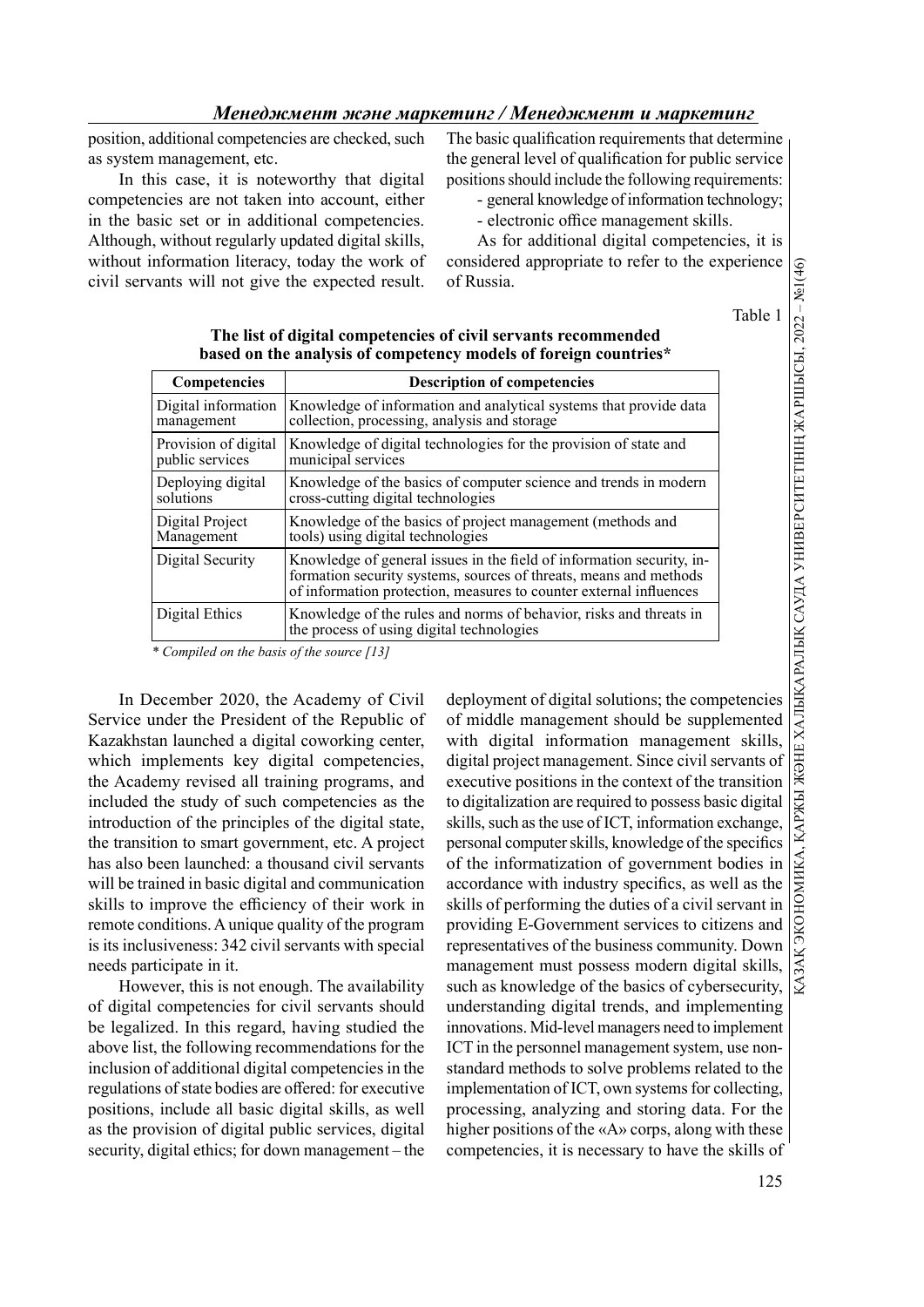coordinating the actions of civil servants through special software, constantly improving information systems, databases, platforms, and adapting the professional activities of the state body to changes in the digital environment.

According to UN estimates, in 2018, the first place in the ranking of e-governments was taken by Denmark, which is one of the most digital countries in Europe, 88% of citizens use the opportunity of digital interaction with public authorities at least once a year. In this case it is appropriate to consider the experience of this country in the field of digital transformation of public administration and improving the model of competencies of civil servants. Denmark has made an exceptional transition to digital state administration.

Actively using breakthrough technologies such as blockchain, big data, the Internet of things, artificial intelligence, etc., the country has created a platform that allows simplifying business management and reducing its administrative burden by introducing automatic reporting. A public services portal, border. dk, has been created. It contains a personalized page with services available to a particular citizen, a digital mailbox that is mandatory for individuals and businesses, and a portal that provides access to personal health data (sundhed. dk). Effective communication with business is established through Virk.dk resources and NemHandel – an open e-business environment that allows businesses to send standardized electronic invoices safely and securely [14].





\* Compiled on the basis of the source [15]

Such a digital transformation requires that civil servants have digital skills. The successful implementation of the digitalization process in the country was due to the trained personnel. In Denmark, mass training of employees and local governments in digital skills and technologies was carried out, and the selection of civil servants was improved.

The Danish Agency for Digitalization is responsible for defining and implementing the Danish digitalization policy. The Agency was established in 2011 by the Ministry of Finance. The agency operates 11 centers and 3 digitalization management communities. Having studied the activities of these departments, the authors analyzed the skills required by civil servants, which should be trained by our employees to achieve results:

pabilities of their processing, data exchange between all authorities and organizations (a single data lake);

- implementation of a program for the formation of a common data architecture in the public sector, a strategy for data processing and the use of artificial intelligence technologies;

- development and promotion of draft laws regarding the digitalization of society and the organization of digital transformation, including the improvement of procurement activities, data protection, ethics of data use.

Since the beginning of 2020, the Agency of the Republic of Kazakhstan for Civil Service Affairs has been conducting a large-scale digitization of personnel analytics and office work. The i-Kyzmet project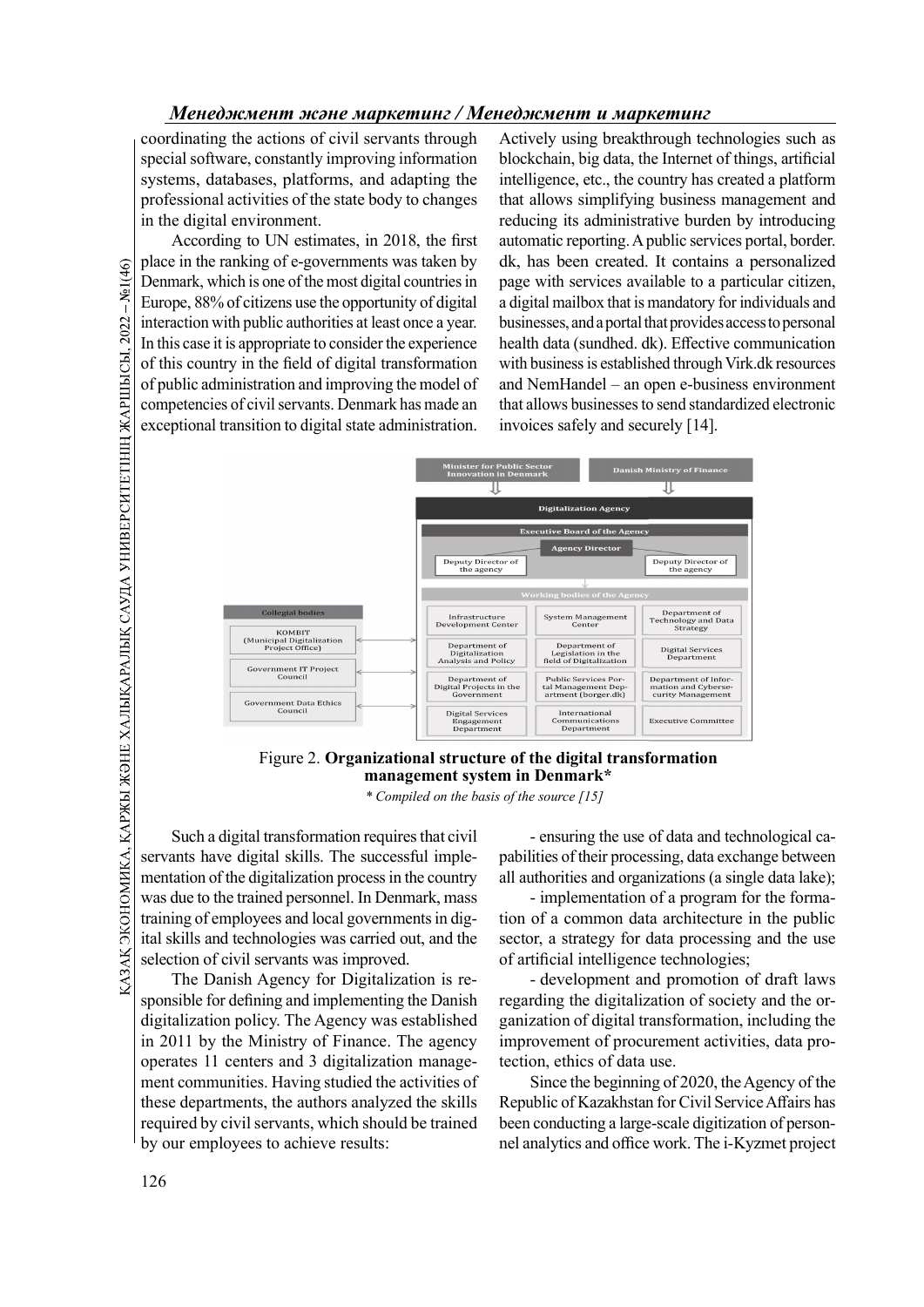# ҚАЗАҚ ЭКОНОМИКА, ҚАРЖЫ Ж ӘНЕ ХАЛЫҚАРАЛЫҚ САУДА УНИВЕРСИТЕТІНІҢ ЖАРШЫСЫ, 2022 – №1(46)<br>|<br>|-

# Менеджмент және маркетинг / Менеджмент и маркетинг

involves digitization of the entire personnel service and paperwork, which will actually reduce to zero the «exchange of papers» between departments. In the future, it is assumed that this platform will become a single digital workspace for government employees. Therefore, the state needs a strict selection of personnel who will ensure these transformations.

In August, 2021, a project was launched to increase the capacity of civil servants and practitioners involved in the introduction of innovations in the public administration system and digitalization of public services in Central Asian countries. The project is designed for three years and will be implemented by the Hub, the United Nations Development Program in Kazakhstan in partnership with the Ministry of Internal Affairs and Security (MOIS) and the National Information Society Agency (NIA) of the Republic of Korea. The project is funded by the Government of the Republic of Korea. It is noticeable that significant steps have been taken, but improving the selection process will only accelerate the implementation of this project.

Conclusion. Based on the results of the study, the following conclusions were made: 1) all processes in the portal of the electronic government of the Republic of Kazakhstan are automated, documents are submitted electronically. Therefore, data processing skills and artificial intelligence are very important; 2) in our country there is an urgent need for a substantial elaboration of the regulatory framework governing the formation of the data market and

access to them. The level of digital literacy of civil servants in Kazakhstan not high. 3) such competencies as improving laws and legal support of digital services are relevant for our country. It is necessary to increase the selection criteria and qualification requirements for civil servants. In this regard, we consider it necessary to use the experience of Denmark, in particular, to supplement the criteria for selection and selection of personnel with the above competenlaunched in the public service system. Large-scale work lies ahead. To implement these and other projects, unique personnel with digital skills are needed.

Digitalization is rapidly being introduced into all spheres of human life, becoming an integral part of it. Today's realities dictate the need for public managers to build up their IT capacity, be flexible and adaptive to changes, and use new technologies and a project-based approach in their activities.

sider it necessary to use the experience of Denmark,  $\frac{1}{3}$ <br>
in particular, to supplement the criteral for selection<br>
and selection of personnel with the above competencies.<br>
4) A number of digitalization projects have It is digital competencies that help civil servants better understand themselves, feel confident, control emotions, build effective communications, find ways out of problematic situations, which, of course, has a positive effect on the efficiency and productiveness of work in digital transformation. The development of digital competencies of civil servants in the Republic of Kazakhstan will lead to an increase in the image of the civil service, increase public confidence, customer focus, increase income, the functioning of a secure platform, accessibility and transparency.

### **REFERENCES**

1. Государственная Программа «Цифровой Казахстан». Утверждена Постановлением Правительства Республики Казахстан от 12 декабря 2017 года № 827. – https://adilet.zan.kz/rus/docs/P1700000827 2. Шклярук М.С., Гаркуши Н.С. Модель компетенций команды цифровой трансформации

в системе государственного управления / М.: РАНХиГС. – 2020. – 84 с.

3. Полюшкевич О.А., Журавлева И.А., Дружинин Г.В., Москвитина Н.В. Основы цифровизации государственного и муниципального управления: учеб. пос. / И.: ИГУ. - 2020. - 163 с.

4. Камолов С.Г., Коржов И.А. Проблемы повышения квалификации государственных и муниципальных служащих // Право. Журнал Высшей школы экономики. – 2012. – №2(3). – C. 185-189.

5. Карапетян Н.С., Каунов Е.Н. Трансформация компетенций государственных служащих в условиях развития цифровых технологий // Креативная экономика. – 2020. – Том 14. – №6. – С. 993-1010. – DOI: 10.18334/ce.14.6.110503.

6. Зимняя И.А. Ключевые компетентности как результативно-целевая основа компетентностного подхода в образовании / М.: Исследовательский центр проблем качества подготовки специалистов. – 2004. – 42 с.

7. Кауфман Н.Ю. Трансформация управления знаниями в условиях развития цифровой экономики // Креативная экономика. – 2018. – Том 12. – №3. – С. 401-405.

8. Glister P. Digital literacy / New York: Wiley Computer Pub. – 1997. – P. 276.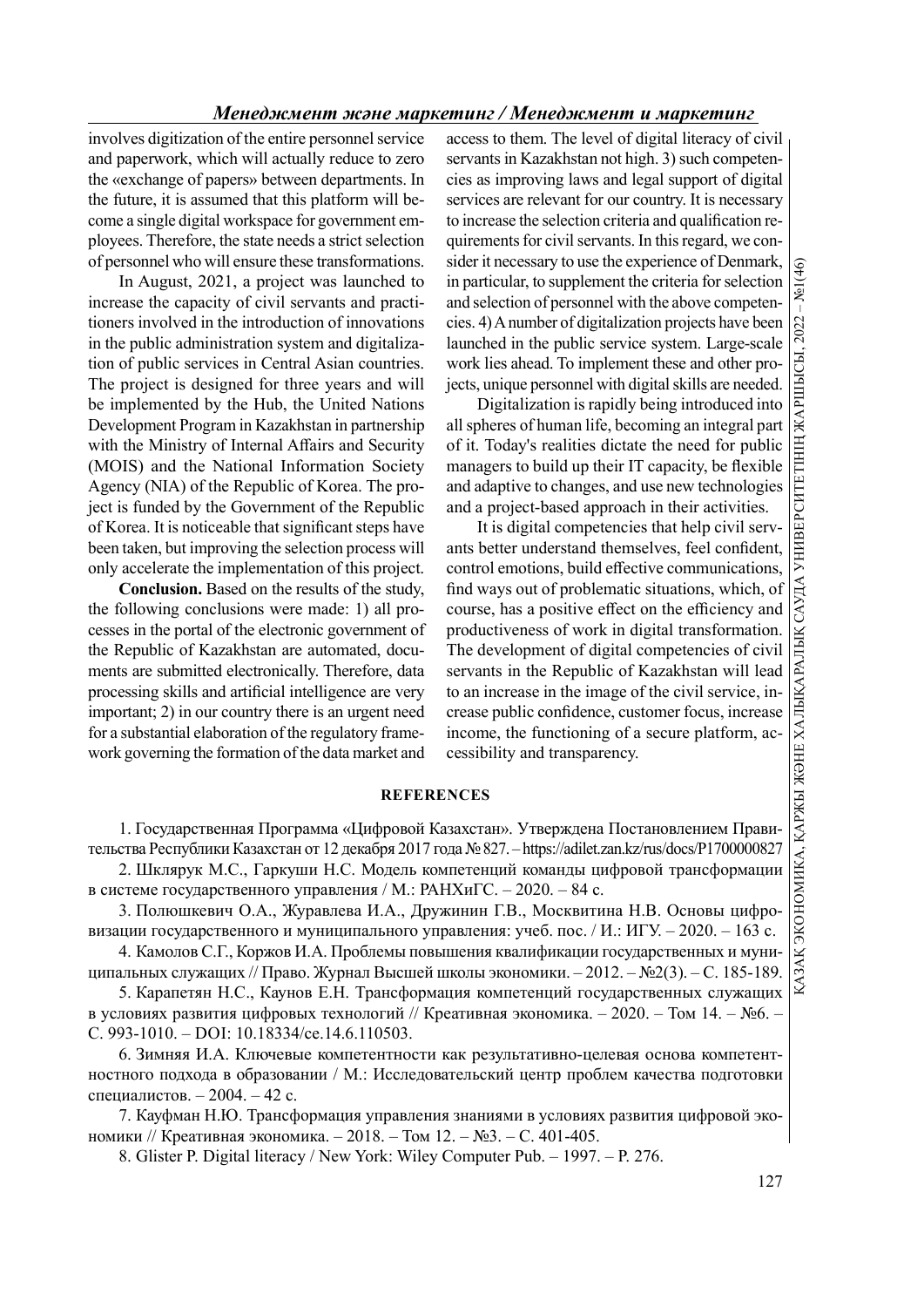9. Martin A., Madigan D. Digital Literacies for Learning // London: Facet Publishing. Journal of information literacy. – 2006. – №1 (3). – P. 19

10. Солдатова Г.У., Рассказова Е.И. Психологические модели цифровой компетентности российских подростков и родителей // Национальный психологический журнал. – 2014. – №2(14). – С. 27-35.

11. Интернет ресурс: https://www.inform.kz/ru/cifrovoy-kazahstan-realii-i-perspektivy\_a3179860

12. Васильева Е.В., Пуляева В.Н., Юдина В.А. Развитие цифровых компетенций государственных гражданских служащих Российской Федерации // Бизнес-информатика. – 2018. – №4(46). – С. 28-42. – DOI: 10.17323/1998-0663.2018.4.28.42.

<u>G</u> НЫХ ГРАЖДАНСКИХ СЛУ:<br>C. 28-42. – DOI: 10.17<br>13. Приказ №41 от<br>предльного проекта «<br>экономика Российска<br>minekonomrazvitiya\_r<br>14. Лопатова Н. М<br>11. Gosudarstvenna<br>15. Интернет ресур<br>15. Интернет ресур<br>Respubliki Kazahs 13. Приказ №41 от 24 января 2020 года Об утверждении методик расчета показателей федерального проекта «Кадры для цифровой экономики» национальной программы «Цифровая экономика Российской Федерации» // https://www.economy.gov.ru/material/dokumenty/prikaz\_ minekonomrazvitiya rossii ot 24 yanvarya 2020 g 41.html.

14. Лопатова Н. Международный опыт формирования цифрового правительства // Наука и инновации. – 2019. – №5. – С. 24-28. – https://doi.org/10.29235/1818-9857-2019-5-24-28. 15. Интернет ресурс: https://hr.cdto.ranepa.ru/os\_1.

## ЛИТЕРАТУРА

1. Gosudarstvennaja Programma «Cifrovoj Kazahstan». Utverzhdena Postanovleniem Pravitel'stva Respubliki Kazahstan ot 12 dekabrja 2017 goda № 827. [The State Program «Digital Kazakhstan». Approved by the Resolution of the Government of the Republic of Kazakhstan dated December 12, 2017 No. 827]. – https://adilet.zan.kz/rus/docs/P1700000827.

2. Shkljaruk M.S., Garkushi N.S. Model' kompetencij komandy cifrovoj transformacii v sisteme gosudarstvennogo upravlenija [The competence model of the digital transformation team in the public administration system] / M.:  $RANHiGS. - 2020. - 84$  s. [in Russian].

3. Poljushkevich O.A., Zhuravleva I.A., Druzhinin G.V., Moskvitina N.V. Osnovy cifrovizacii gosudarstvennogo i municipal'nogo upravlenija: ucheb. pos. [Fundamentals of digitalization of public and municipal administration] / I.: IGU.  $-2020$ .  $-163$  s. [in Russian].

4. Kamolov S.G., Korzhov I.A. Problemy povyshenija kvalifikacii gosudarstvennyh i municipal'nyh sluzhashhih [Problems of professional development of state and municipal employees] // Pravo. Zhurnal Vysshej shkoly jekonomiki. – 2012. – №2(3). – S. 185-189 [in Russian].

5. Karapetjan N.S., Kaunov E.N. Transformacija kompetencij gosudarstvennyh sluzhashhih v uslovijah razvitija cifrovyh tehnologij [Transformation of competencies of civil servants in the context of the development of digital technologies] // Kreativnaja jekonomika. – 2020. – Tom 14. – №6. – S. 993-1010 [in Russian].

Example through tehnology [Transformation of competencies of civil<br>
ment of digital technologies] // Kreativnaja jekonomika. – 2020. – Tor<br>
6. Zimnjaja I.A. Kljuchevye kompetentnosti kak rezul'tativno<br>
podhoda v obrazovan 6. Zimnjaja I.A. Kljuchevye kompetentnosti kak rezul'tativno-celevaja osnova kompetentnostnogo podhoda v obrazovanii [Key competencies as the effective-target basis of the competence approach in education] / M.: Issledovatel'skij centr problem kachestva podgotovki specialistov. – 2004. – 42 s. [in Russian].

7. Kaufman N.Ju. Transformacija upravlenija znanijami v uslovijah razvitija cifrovoj jekonomiki [Transformation of knowledge management in the context of the development of the digital economy] // Kreativnaja jekonomika. – 2018. – Tom 12. – №3. – S. 401-405.

8. Glister P. Digital literacy / New York: Wiley Computer Pub. – 1997. – P. 276.

9. Martin A., Madigan D. Digital Literacies for Learning // London: Facet Publishing. Journal of information literacy. –  $2006. - N<sub>2</sub>1(3)$ . – P. 19.

10. Soldatova G.U., Rasskazova E.I. Psihologicheskie modeli cifrovoj kompetentnosti rossijskih podrostkov i roditelej [Psychological models of digital competence of Russian teenagers and parents] // Nacional'nyj psihologicheskij zhurnal. – 2014. – №2(14) – S. 27-35 [in Russian].

11. Internet resource: https://www.inform.kz/ru/cifrovoy-kazahstan-realii-i-perspektivy\_a3179860.

12. Vasil'eva E.V., Puljaeva V.N., Judina V.A. Razvitie cifrovyh kompetencij gosudarstvennyh grazhdanskih sluzhashhih Rossijskoj Federacii [Development of digital competencies of State civil servants of the Russian Federation] // Biznes-informatika. – 2018. – № 4(46). – S. 28-42 [in Russian]. – DOI: 10.17323/1998-0663.2018.4.28.42.